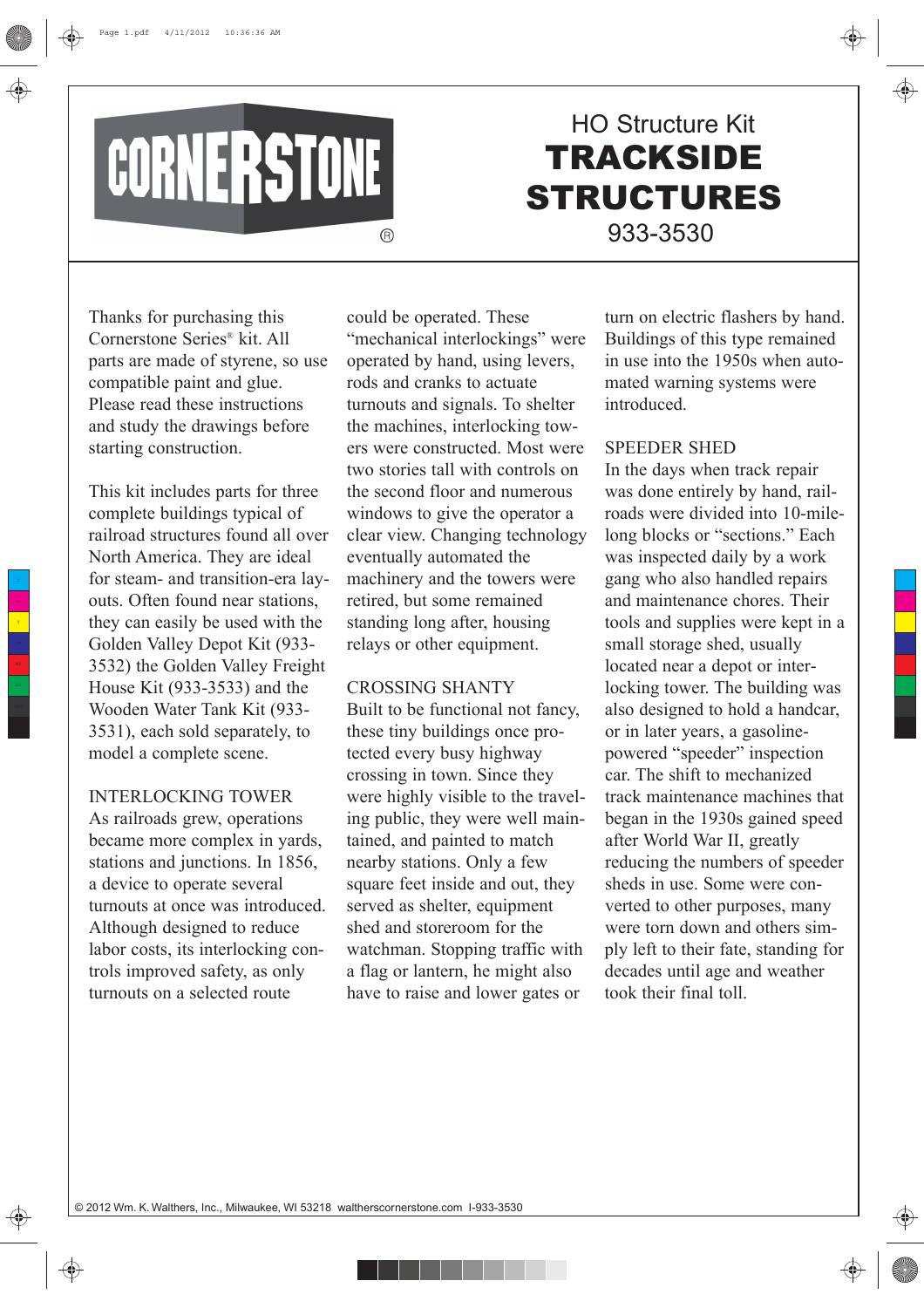**note that the slanted grooves form an upside down "V" design** 

 $^{'}21$ 

 $24$ 

 $\left[23\right]$ 

 $\overline{22}$ 

**front view of #19**

**x2**

**x2**

 $(32)$ x2

36

17

. . . .

38

 $(18)$ 

 $36$ 

37

 $\hat{\mathbf{\Phi}}$ 

**INTERLOCKING TOWER**

 $(27)$ 

 $(26)$ 

 $\widehat{25}$ 

 $(27)$ 

 $\widehat{26}$ 

1. Glue the window "glass" (36, 37, 38) to the backs of their respective walls (17, 18, 20). 2. On all of the walls there are four basic trim components that are applied; the upper wood siding (24, 28, 32), the middle "fish-scale" trim (23, 27, 31), the lower wood siding (22, 26, 30) and the bottom slanted trim (19, 21, 25). Glue these in place on the walls (17, 18, 20) as shown. Note: The "fish-scales" should point downwards and the slanted trim should form an upside down V.

 $25$ 

3. Glue the walls (17, 18, 20) together and to the base (16).

4. Glue the chimney (34, 35) together and then to the slot in wall #18.

5. Glue the roof (33) in place.

⊕

6. Glue the two stairways (39, 40) to wall #20. Note: The top stairway has pegs that fit into holes below the door. The bottom stairway has pegs that fit into holes in the wood siding. 7. Glue the railings (41, 42, 43, 44) to the stairways and also into the holes in the base.

37  $35^{\degree}$  $33$ **x2** 40 43 (16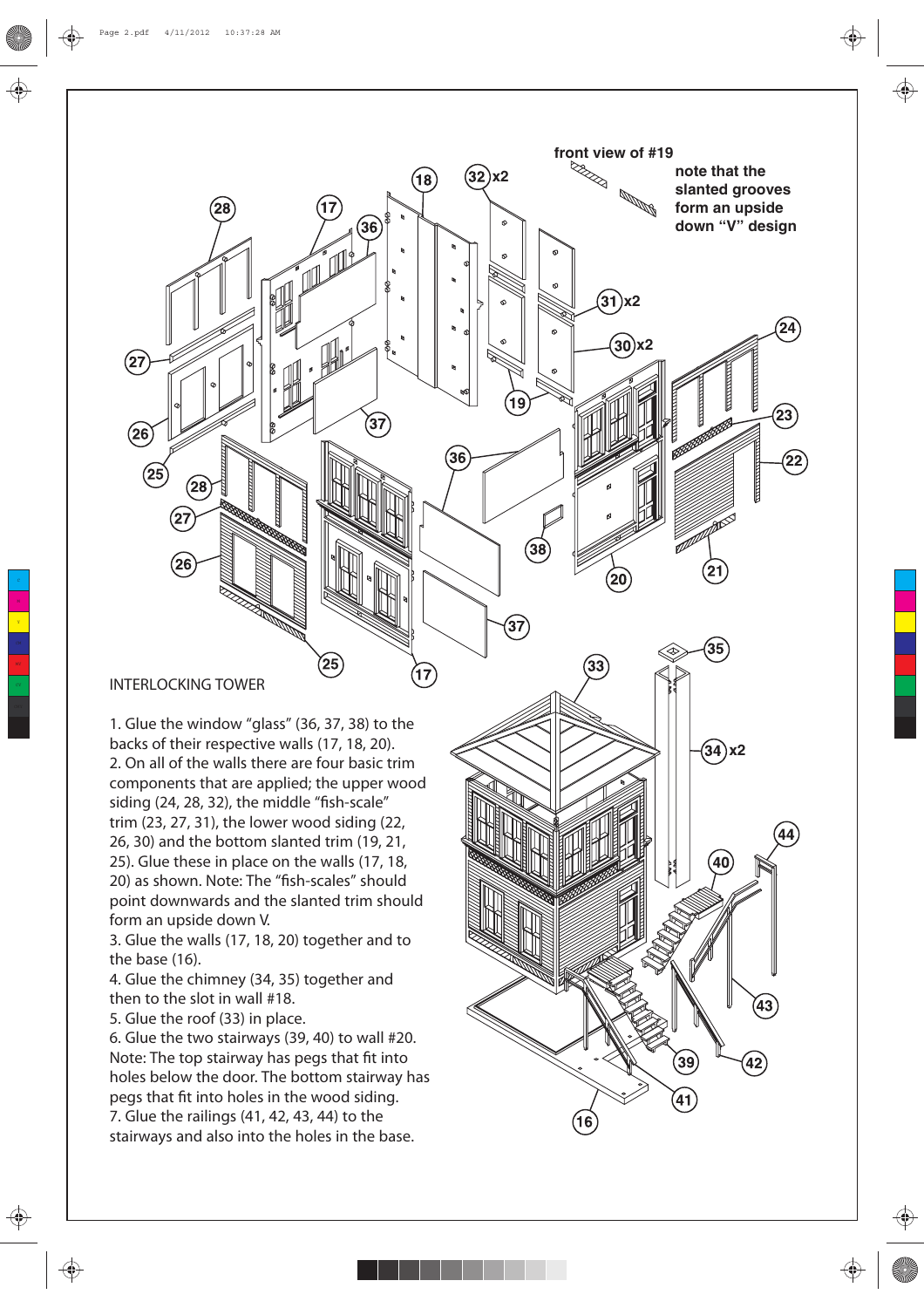# **CROSSING SHANTY AND GATE**

1. Glue the window "glass" (58) to the backs of the walls (50A, 50B).

2. Glue the wood siding (48, 51) to the walls (50A, 50B, 59).

3. Glue the walls (49, 50A, 50B, 59) together and to the base (45).

4. Glue the stoop (47) to the front porch (46) and this in turn to the base.

5. Glue the box (54, 55, 56, 57) together and to the base off of wall #50A.

6. Glue the roof (52) onto the walls and the smoke jack (53) to the roof.

7. Snap the gate (14) onto its base (15).



 $\bigoplus$ 

⊕

⊕